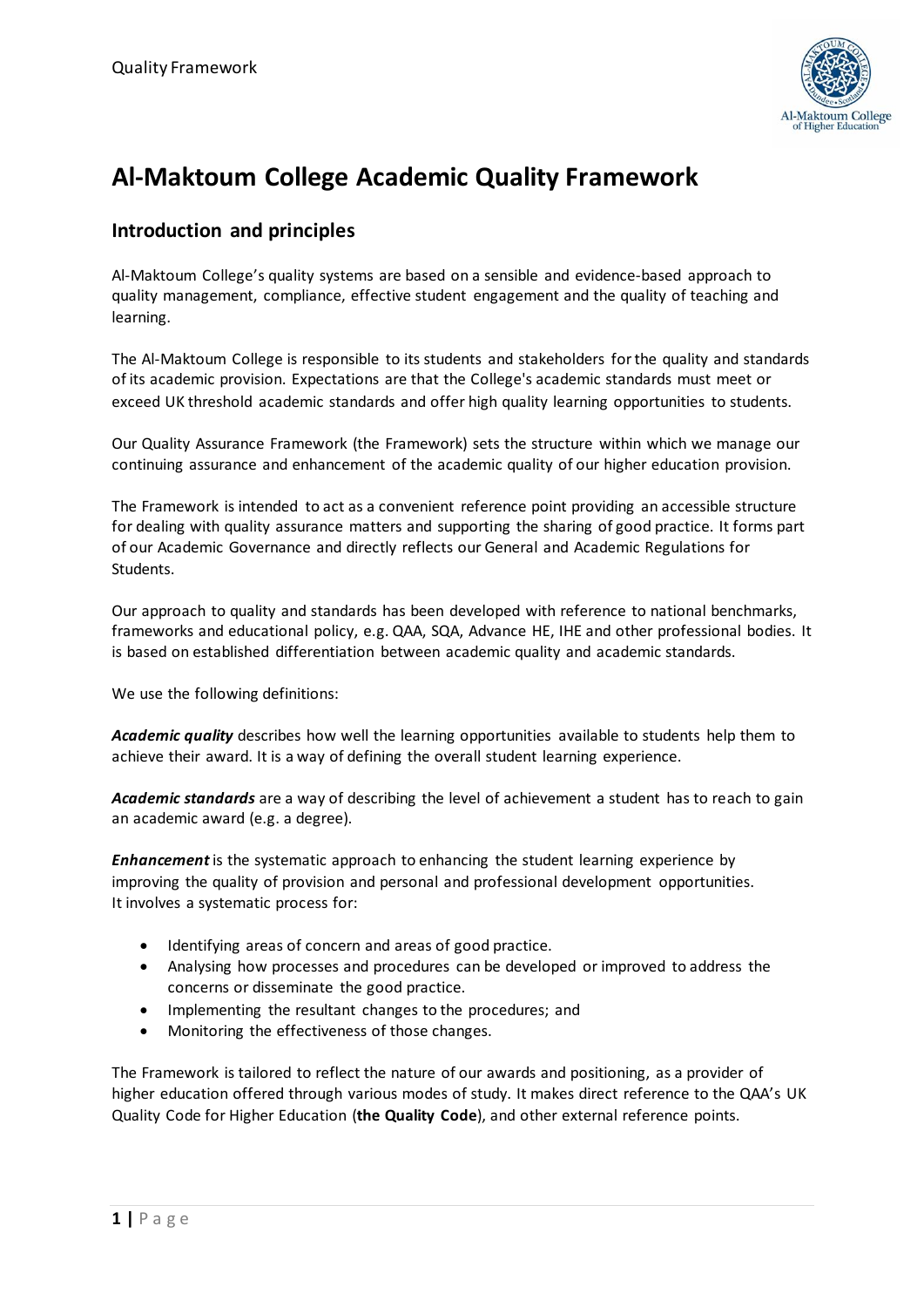The Framework is based on the principle that procedures should be:

- Simple, effective, and measurable.
- Drawn on best practice from across the sector.
- Integrated into the routine management of teaching, learning and assessment; and
- Derived from external procedures and expectations to ensure consistency with national requirements.

### **SCOPE OF THE QUALITY FRAMEWORK**

The Quality Framework incorporates all the main features of quality and standards management at the College, with reference to the relevant frameworks, policies, and processes where appropriate. The Quality Framework has been approved by the College's Academic Council to provide a reference point for all aspects of the management of quality and standards in the College. This document provides an overview of all the main processes encompassed by the Quality Framework.

The Quality Framework applies to all provision and engagement delivered by the College and partners. The College acknowledges that it has responsibility for the academic standards of all awards offered on behalf of awarding bodies and in partnership with collaborating partners and will continue to develop and improve robust quality systems to ensure all regulatory and compliance responsibilities are met and exceeded.

The Quality Framework is overseen and reviewed annually by the College's Academic Council to ensure a continual process of review and enhancement of the College's approach to managing quality and standards.

### **RESPONSIBILITIES**

The Academic Council is responsible for maintaining and updating the Quality Framework and associated policies in association with the appropriate boards as detailed in the academic governance structure.

Whilst the Academic Council is overseen by the Board of Directors, the Academic Council operates with autonomy in relation to academic matters.

### **HIGHER EDUCATION PROVISION ARRANGEMENTS**

**The Scottish Qualifications Authority (SQA)** is the College's main accrediting body providing SCQF accreditation to our suite of customised awards as well as SQA HNC/HND qualifications. SQA regulations and frameworks for the approval and re-approval of programmes and quality assurance are followed by the College. The SQA's Systems Verification process ensures the College complies with the quality assurance criteria and has internal quality assurance systems appropriately documented. The recent Systems Verification Reports highlighted the robust continued monitoring of the College systems and procedures to ensure compliance with recommended best practice, latest policies, and regulations and to enhance the academic provision.

The College has an agreement with the University of Dundee (the University) through which it contributes to the delivery of three MSc programmes in Islamic Finance. The University is responsible for the academic standards and quality of student learning opportunities on these programmes.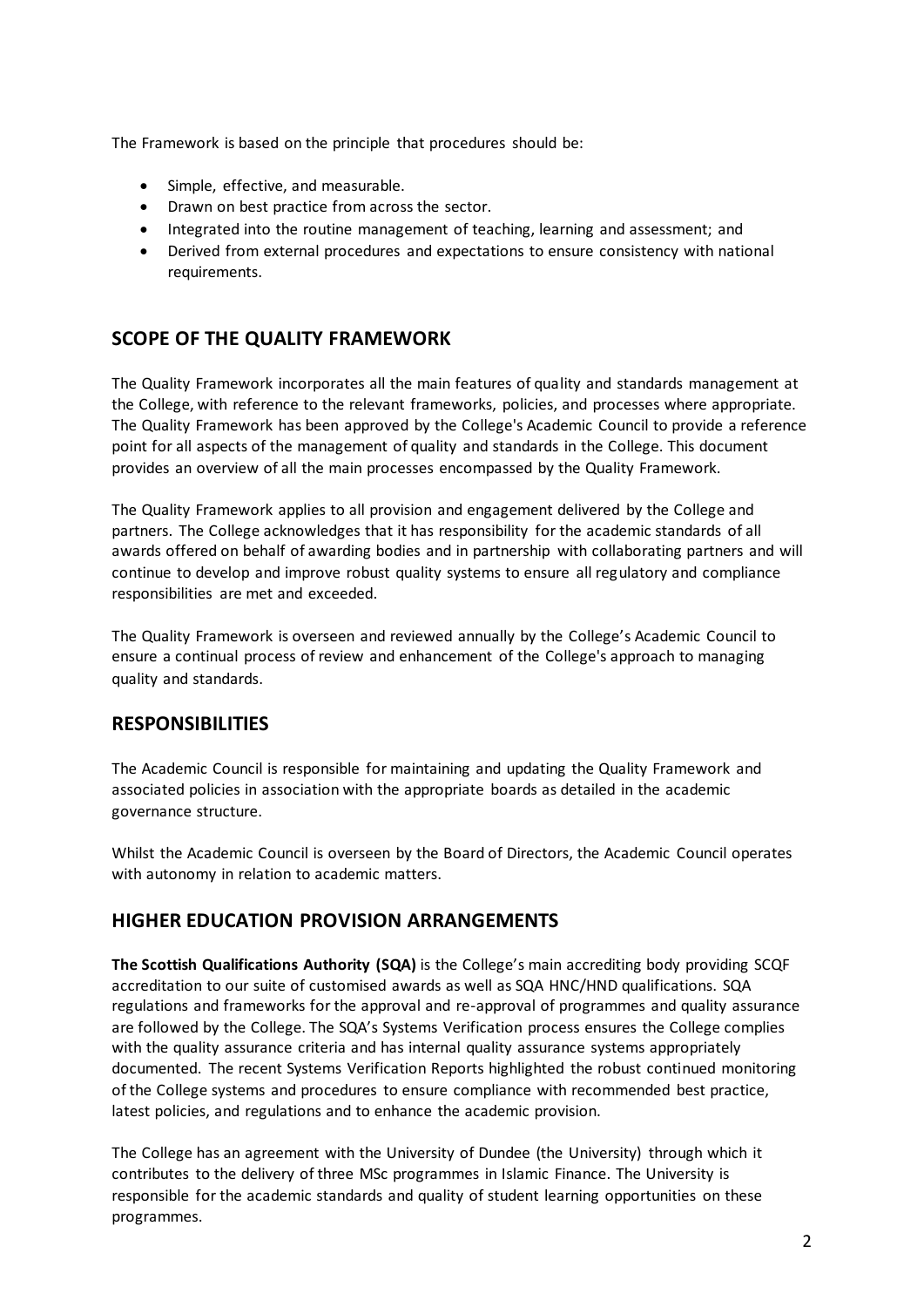**The Quality Assurance Agency (QAA)** The mission of QAA is to safeguard standards and improve the quality of UK higher education wherever it is delivered around the world. In furtherance of this mission, QAA undertakes reviews of higher education offered by universities, colleges, and alternative providers.

Higher Education Review (Alternative Providers) is the QAA's principal review method for alternative providers in Scotland. The review of quality assurance arrangements is guided by a set of UK Expectations and associated Core practices and Common practices about the provision of higher education contained in the revised UK Quality Code for Higher Education (**the Quality Code**).

The most recent Higher Education Review (AP) by the QAA (2021), the QAA review team formed the following judgements about the higher education provision at the Al-Maktoum College.

- The maintenance of the academic standards of awards offered on behalf of degree-awarding bodies and/or other awarding organisations **meets** UK expectations.
- The quality of student learning opportunities **meets** UK expectations.

The latest Higher Education Review (Alternative Providers) report of Al-Maktoum College of Higher Education can be accesse[d here.](https://www.qaa.ac.uk/reviewing-higher-education/quality-assurance-reports/Al-Maktoum-College-of-Higher-Education)

## **ACADEMIC GOVERNANCE: COMMITTEE STRUCTURE AND ITS RELATIONSHIP TO THE MANAGEMENT OF QUALITY AND STANDARDS**

The College's Teaching and Learning Strategy articulates the College's approach to strategic enhancement of our approach to teaching and support for learning considering the current UK Quality Code for Higher Education. The aim is to provide high-quality teaching and learning enriched by a multi-cultural environment that inspires successful, confident, independent learners. This is delivered through the College's Academic Governance Structure as manifested by the Academic Council and its committees, Teaching, Learning and Student Experience Committee (TeLSEC) and the Academic Quality and Standards Committee (AQSC). The Student-Staff Consultative Group (SSCG) provides opportunity for constant dialogue between staff and students which is constructive, open and focused on enhancing the student experience. SSCG acts as an advisory group and reports to the Teaching, Learning and Student Experience Committee of Academic Council.

The academic governance structure was further revised to enhance academic management through the introduction of Boards of Study streamlining our processes and improving academic decision making and ensuring engagement with the Quality Code for Higher Education.

#### **The governance structure should serve to ensure:**

- the Expectations of the Quality Assurance Agency (QAA) UK Quality Code for Higher Education are met.
- that our academic and non-academic regulations, policies, and procedures and those of our awarding bodies are appropriately reflected in the organisation and delivery of programmes.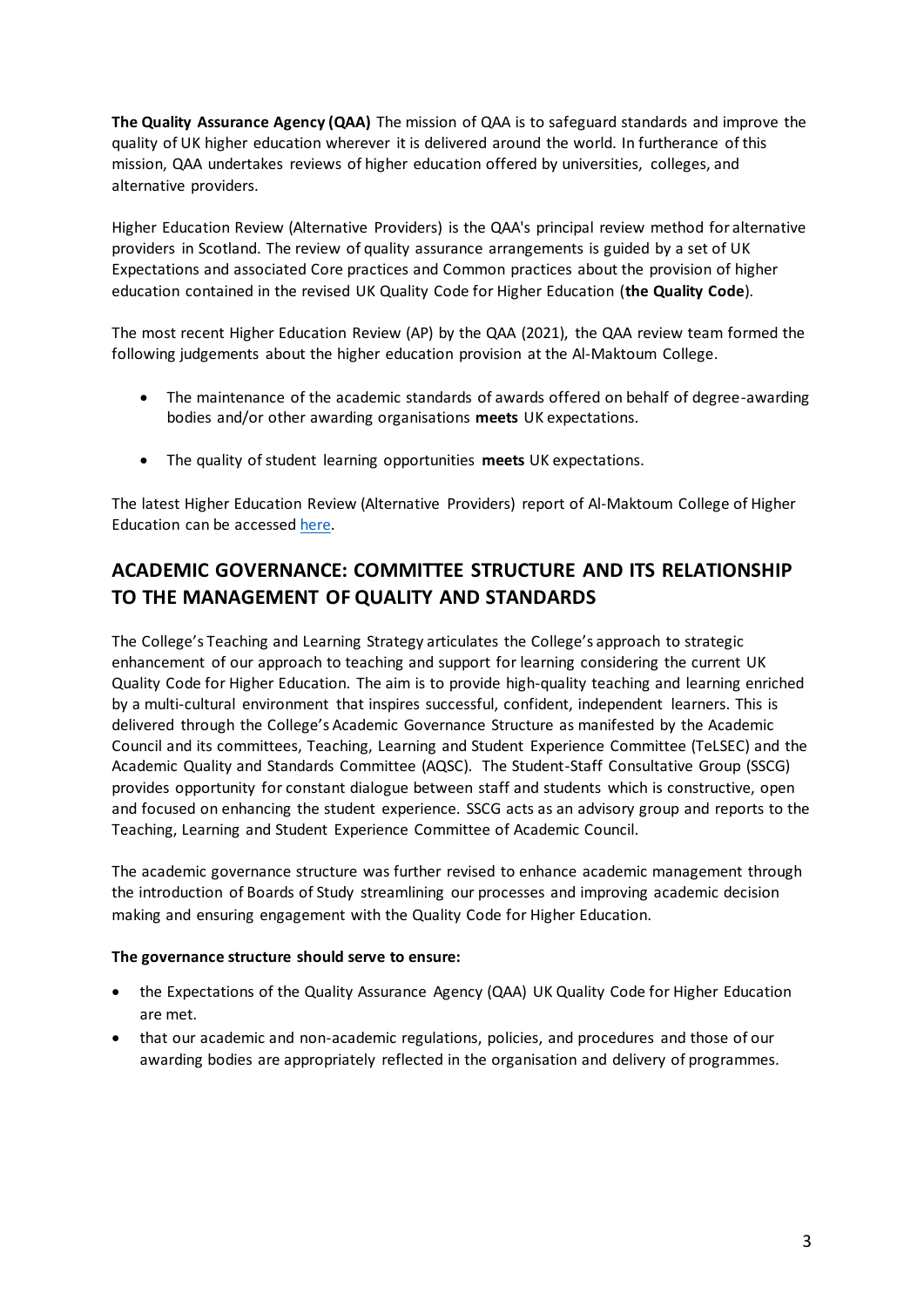## **ACADEMIC GOVERNANCE STRUCTURE**

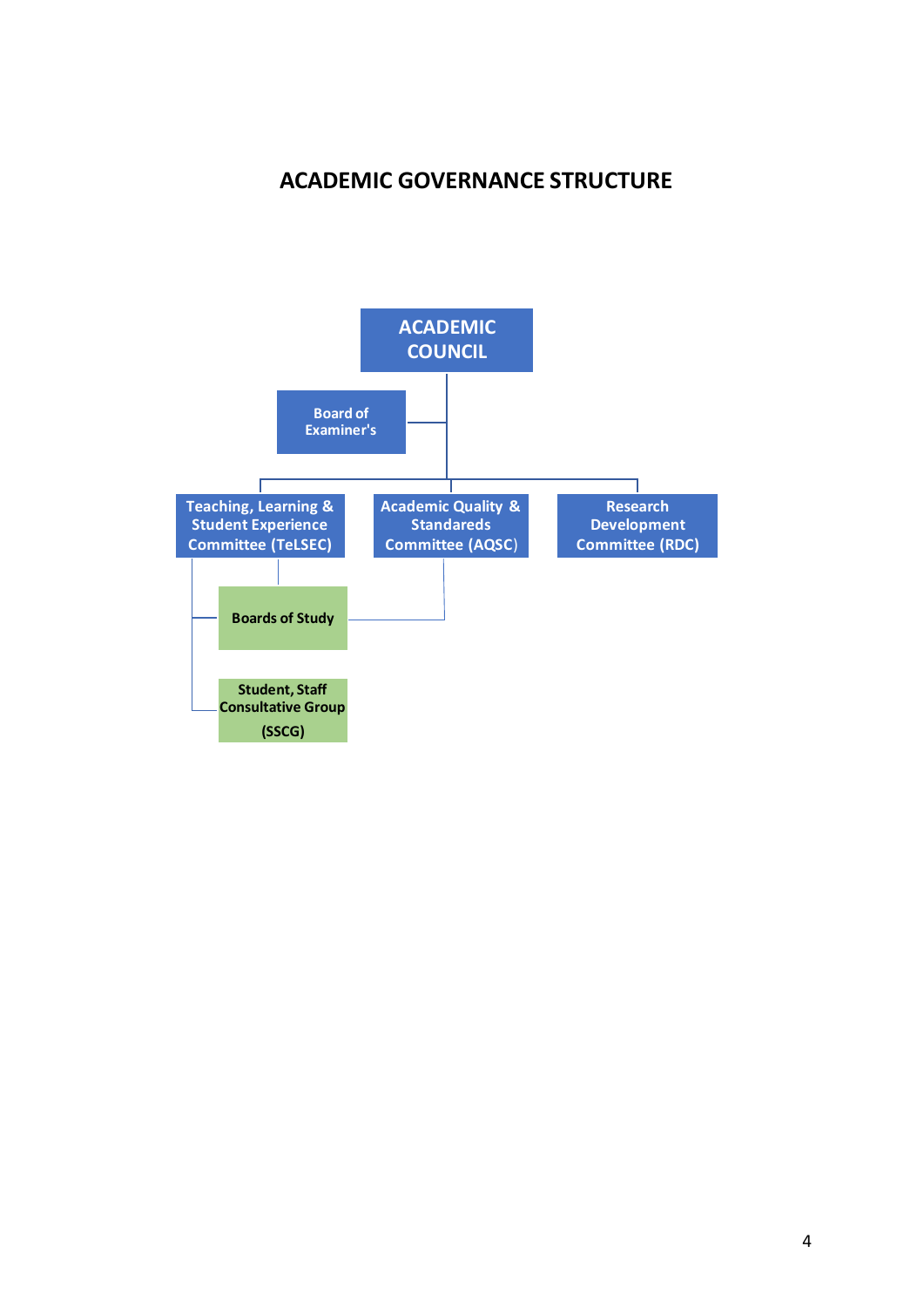## **ACADEMIC COUNCIL**

#### **Purpose**

Academic Council (AC), as the senior academic body of the College, is responsible for teaching, research, quality assurance and enhancement, academic standards, and the broader student experience. AC provides assurance to the collaborating partners, College Council, and the Board of Directors on the quality of the College's academic governance and strategy and derives its authority and responsibilities from the College's Memorandum of Association.

#### **Composition**

Maximum number: 20. The general principle is there should be a majority of appointed members. The Academic Council may invite persons or advisors to attend for timed business as appropriate to contribute to the issues under consideration.

| <b>Ex officio members</b>       | <b>Appointed members</b>                          |
|---------------------------------|---------------------------------------------------|
| Vice-Chancellor and Principal   | All permanent academic staff employed by the      |
| (Chair)                         | College                                           |
| Director of Academic Programmes | Representatives from collaborating bodies with    |
| (Vice-Chair)                    | teaching and/or academic quality responsibilities |
| Academic Registrar              | Student representatives (up to 2)                 |
| Directors of Research Centre(s) | External quality advisor (1)                      |
| Librarian                       | External members with experience of higher        |
|                                 | education (up to 2)                               |
| Up to 3 members of the College  |                                                   |
| Council                         |                                                   |

#### **Terms of Reference**

Subject to the authority of the Board of Directors and Principal and Vice-Chancellor, and to the requirements of external validating/collaborating and accrediting bodies, the Academic Council will, either directly or through its committees, fulfil the following responsibilities:

- 1. Ensure a shared understanding and approach to the academic work of the College.
- 2. Approve the College's Teaching and Learning Strategy and Research Strategy.
- 3. Ensure the College's academic taught portfolio is continually developed and enhanced in line with the College's overall strategy, in response to outcomes from internal and external review processes, student feedback and changes in external market forces.
- 4. Approve new programmes and confirm the withdrawal of existing programmes, supported by appropriate evidence and within the context of the development of the academic portfolio.
- 5. Oversee all external review, collaboration, validation, and accreditation exercises relating to teaching activities within the College.
- 6. Determine the policies and procedures for the assessment and examination of the academic performance of students.
- 7. Oversee the external examining process for taught schemes and research degrees, including the appointment and removal of external examiners where appropriate (or make recommendations thereof to external validating bodies), ensuring compliance with the requirements of external validating bodies.
- 8. Review and enhance the quality and standards of learning opportunities and teaching practices.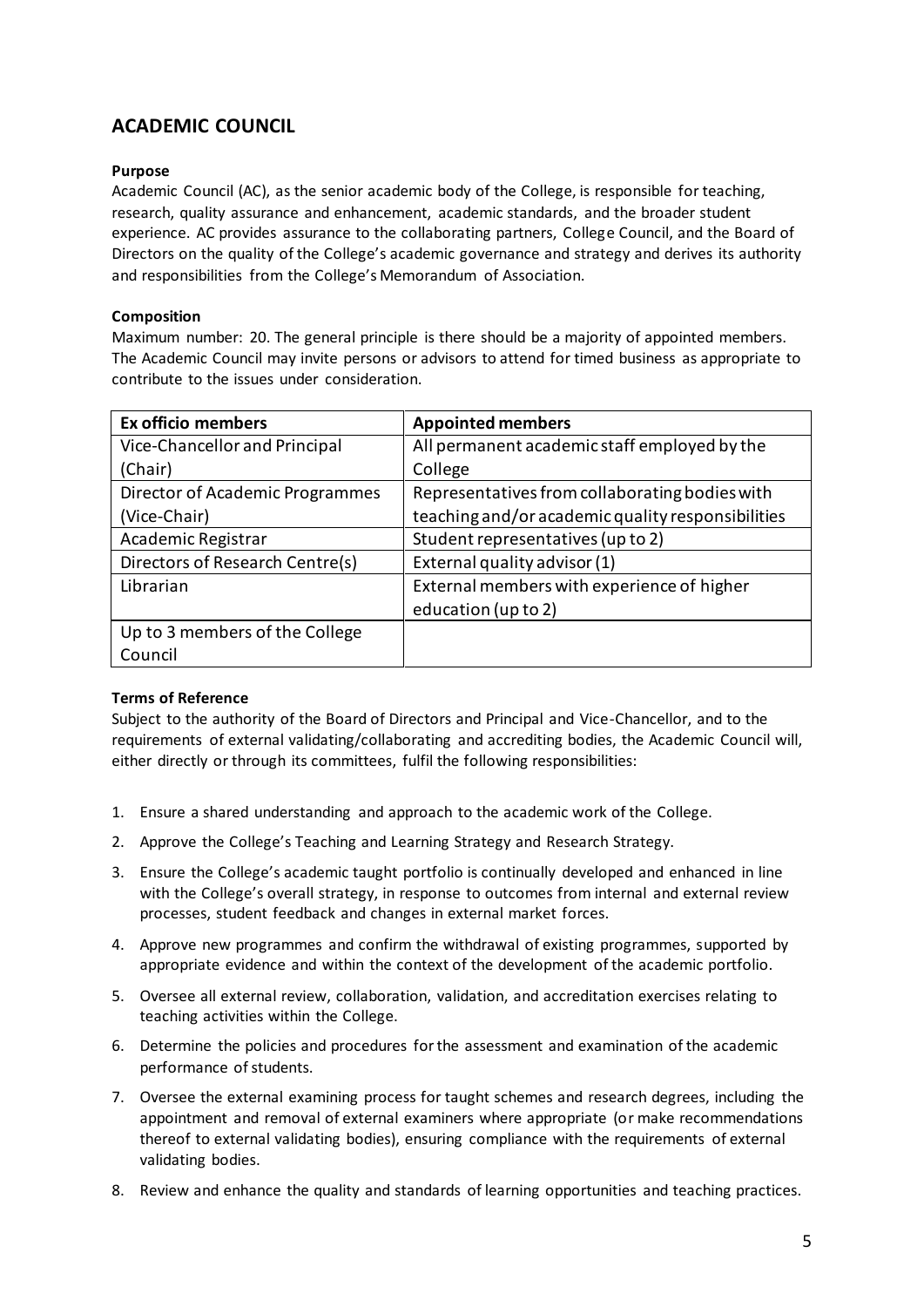- 9. Oversee the quality and academic standards of the educational provision, with due reference to validating bodies, external reference points and expectations.
- 10. Implement and monitor mechanisms to facilitate the student voice and secure and act upon students' views and feedback.
- 11. Determine and review policies and procedures used to recruit and admit students.
- 12. Monitor arrangements and resources for students in the areas of student support, learning resources, wellbeing and careers information, advice, and guidance. This includes non-academic aspects of the broader student experience.
- 13. Approve procedures for student conduct and discipline, including those relating to the exclusion of students for academic reasons.
- 14. Determine and review the student appeals and complaints procedures.
- 15. Ensure research degrees are awarded in a research environment that provides secure academic standards.
- 16. Advise the Senior Management Team on the procedures and criteria for the appointment and promotion of members of teaching and research staff.
- 17. Confirm the Lecturer of the Year and the Researcher of the Year.

#### **Quorum**

One third of the members eligible to attend (rounded to the nearest whole number).

#### **Secretary to Academic Council**

The College Secretary and Registrar will act as Secretary to Academic Council. In the absence of the College Secretary and Registrar position the Director of Operations will act as Secretary.

#### **Frequency of Meetings**

At least three times per academic year on such dates as the Chair shall agree. The Chair may call a special meeting of the Academic Council at any time.

#### **Reserved business**

Any matter relating to a named employee or student (or prospective employee or student) or other specified individual (including their personal affairs), procedures for academic promotions and any other matter decided upon by the Academic Council is an item of Reserved Business for the Academic Council; Student members would be excluded from such business.

#### **Communication and Dissemination**

Academic Council shall:

- via the Chair, provide a report to each scheduled meeting of the College Council and Board of Directors that summaries the business conducted at its meetings and any issues of importance that it wishes to raise for discussion or note.
- ensure the effective communication and dissemination within the College of its decisions and the identification and sharing of good practice.

#### **Academic Council Committees**

Academic Council may establish such standing or advisory Committees, for such purposes and with such powers as the Academic Council considers fit in order to perform or assist and advise Academic Council in the discharge of, any of its functions and responsibilities.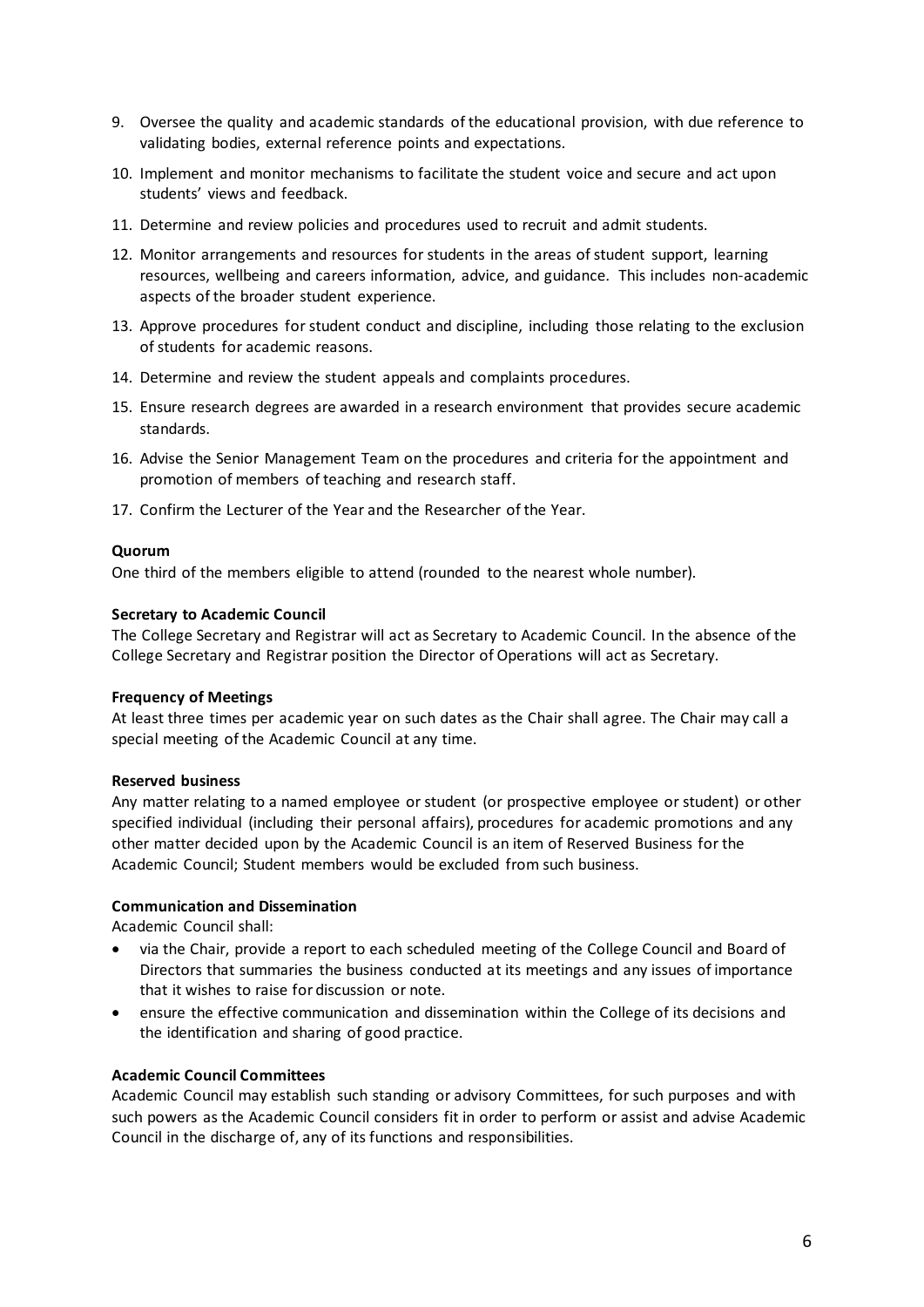## **TEACHING, LEARNING AND STUDENT EXPERIENCE COMMITTEE**

#### **Purpose**

The Teaching, Learning and Student Experience Committee (TeLSEC) is responsible to Academic Council for the development of the College Teaching and Learning Strategy, and for advising on the resources required to implement the strategy as well as on matters relating to the broader student experience. TeLSEC shall have such subcommittees or advisory groups as will enable it to undertake its duties.

#### **Composition**

| <b>Ex officio members</b>             | <b>Appointed members</b>                           |
|---------------------------------------|----------------------------------------------------|
| Director of Academic Programmes       | A senior academic member (proposed by the          |
| (Chair)                               | Director of Academic Programmes and approved       |
|                                       | by the Principal and Vice-Chancellor) (Vice-Chair) |
| Coordinator of Quality Assurance      | All permanent and part-time lecturers              |
| <b>Student Administration Officer</b> | Student representative (1)                         |
| Principal and Vice-Chancellor         | External advisor (1)                               |
|                                       | Representatives from the collaborating partners    |

#### **Terms of Reference**

- 1. Develop the College's Teaching and Learning Strategy for approval by Academic Council, in consultation with College Council and the Board of Directors as appropriate, and lead implementation of the strategy.
- 2. Monitor and promote innovation and good practice in learning, teaching and assessment.
- 3. Identify and ensure the availability and take-up of training and development activities by staff to improve professional practice, support and develop the curriculum, and enhance the quality of the student learning experience.
- 4. Formulate new policies and initiatives in response to national and international developments in learning, teaching, assessment, and student engagements for approval by Academic Council.
- 5. Review the provision of resources, including the library, to enhance learning.
- 6. Receiving reports from the SQA and our university partner(s) and other external quality assurance organisations such as the QAA.
- 7. Determine matters relating to careers and the employability of students, including provision for placement learning and work-based learning.
- 8. Advise Academic Council on non-academic aspects of the broader student experience, including student wellbeing, and the performance and resourcing of student services.
- 9. Consider data on student progression and academic achievement, and on appeals and complaints in terms of their impact on the student experience.
- 10. Oversee community education issues, in particular the regular scrutiny and evaluation of community classes.
- 11. Develop and approve the dates and contents of the College's all extra-curricular provisions, including Academic Training Programmes and Summer Schools.
- 12. Receive reports from SSCG and those elements as relevant from the Boards of Study.
- 13. In consultation with Academic Quality and Standard Committee (AQSC), consider, discuss, and recommend the Lecturer of the Year to the Academic Council.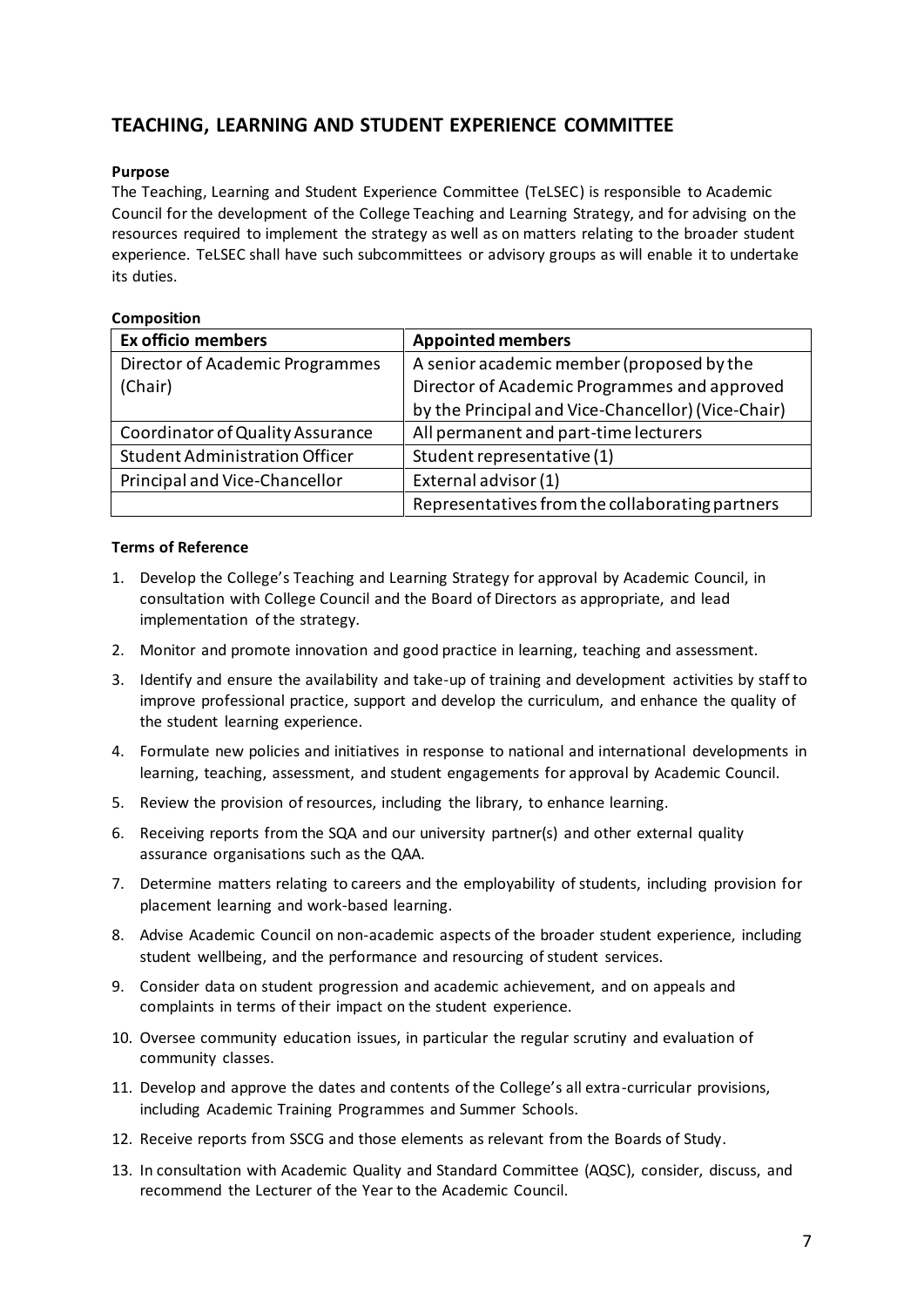14. Promote equal opportunity, diversity, and inclusion in relation to all of the above.

#### **Quorum**

One third of the members eligible to attend (rounded to the nearest whole number).

#### **Secretary to Learning, Teaching and Quality Committee**

The College Secretary and Registrar, or their nominee, shall act as Secretary to TeLSEC.

#### **Frequency of meetings**

At least five per academic year.

#### **Communication and dissemination**

- Submission of minutes of TeLSEC meetings for information to Academic Council, supported by a verbal briefing from the TeLSEC Chair to Academic Council and other committees as required.
- Effectively communicate TeLSEC decisions to college staff and students as appropriate and promote best practice.

## **ACADEMIC QUALITY AND STANDARDS COMMITTEE**

#### **Purpose**

The Academic Quality and Standards Committee (AQSC) is responsible to Academic Council for the quality assurance of the College's approval and review processes, including validation, annual and periodic review processes. AQSC shall have such subcommittees or advisory groups as will enable it to undertake its duties.

| ,,,,,,,,,,,,,,,,,                     |                                                 |
|---------------------------------------|-------------------------------------------------|
| <b>Ex officio members</b>             | <b>Appointed members</b>                        |
| Coordinator of Quality Assurance      | Programme coordinators                          |
| (Chair)                               |                                                 |
| Academic Registrar                    | Student representative (up to 2)                |
| <b>Student Administration Officer</b> | External advisor (1)                            |
| Principal and Vice-Chancellor         | Representatives from the collaborating partners |
| Director of Academic Programmes       |                                                 |
|                                       |                                                 |

#### **Composition**

#### **Terms of Reference**

- 1. Advise Academic Council on all aspects of policies, procedures, and regulations in respect of academic quality assurance within the College and between the College and its validating, accrediting and collaborating bodies.
- 2. Formulate new policies and initiatives in response to national and international developments in academic quality, standards, and enhancement, for approval by Academic Council.
- 3. Identify, monitor, and advise outputs and areas for the continuity and enhancement in the College's programmes in terms of design, delivery, assessment, and information in accordance with the QAA's Quality Code and the academic requirements of the College's existing and future collaborative partners to ensure compliance with relevant requirements.
- 4. Develop and monitor the College's process for approval of new programmes and changes to its taught programme provision, in liaison with validating bodies as required, and recommend new or removal of existing programmes to Academic Council for approval.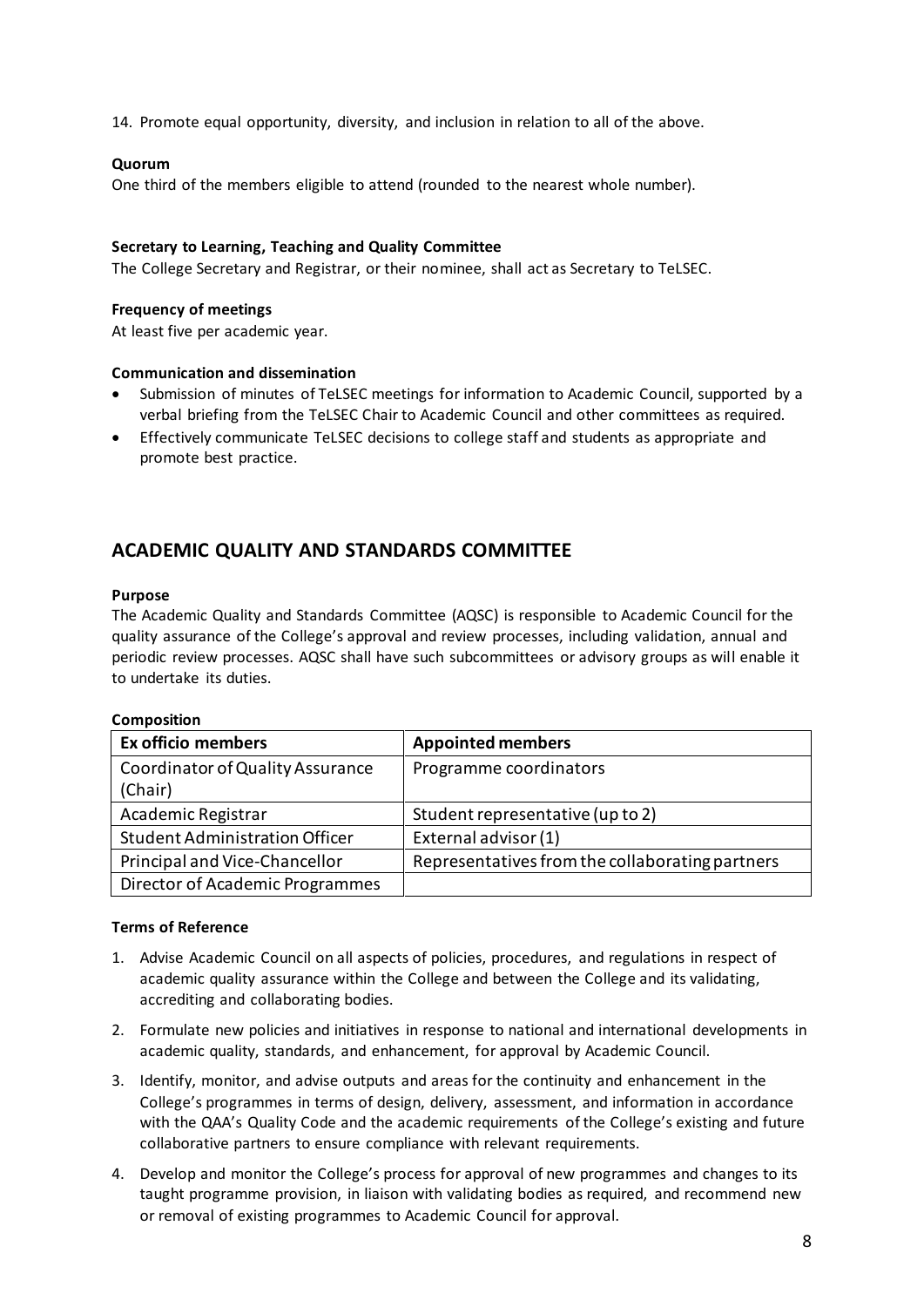- 5. To oversee the College's relationship with external bodies in the area of quality assurance and enhancement, including consideration of reports from external bodies such as the Quality Assurance Agency (QAA), the Scottish Qualifications Authority (SQA), and our university partner(s); and making recommendations as appropriate.
- 6. Identify and respond to areas of concern/good practice arising from the quality and standards procedures (e.g. external examiners reports, annual reviews and periodic reviews) or issues raised/identified through internal and external student engagement mechanisms, to enhance provision and the quality of student learning opportunities.
- 7. Receiving External Examiner Reports and to provide an oversight of the completion of any actions and to monitor the responses to these reports by, inter alia, the Boards of Study.
- 8. Consider and recommend changes to external examining procedures as necessary, in liaison with validating bodies as required.
- 9. Develop and review policies relating to the admittance, conduct, discipline, and expulsion of students, for approval by Academic Council.
- 10. Promote student engagement on matters relating to the standards and quality of taught programmes and the academic experience of students on those programmes.
- 11. Promote equal opportunity, diversity, and inclusion in relation to all of the above.

#### **Quorum**

One third of the members eligible to attend (rounded to the nearest whole number).

#### **Secretary to Academic Quality and Standards Committee**

The College Secretary and Registrar, or their nominee, shall act as Secretary to AQSC.

#### **Frequency of meetings**

At least four per academic year.

#### **Communication and dissemination**

- Submission of minutes of AQSC meetings for information to Academic Council, supported by a verbal briefing from the AQSC Chair to Academic Council and other committees as required.
- Effectively communicate AQSC decisions to college staff and students as appropriate and promote best practice.

## **RESEARCH DEVELOPMENT COMMITTEE**

#### **Purpose**

The Research Committee (RDC) advises Academic Council on the College's research strategy and resources required to support its implementation. RDC shall have such subcommittees or advisory groups as will enable it to undertake its duties.

| <b>COMPOSITION</b>                                                               |                                 |
|----------------------------------------------------------------------------------|---------------------------------|
| <b>Ex officio members</b>                                                        | <b>Appointed members</b>        |
| Directors of Research Centres (one<br>appointed as Chair by Academic<br>Council) | A permanent academic staff      |
| Academic Registrar                                                               | External prominent scholars (3) |
| <b>Research Administration Manager</b>                                           | Student representative (1)      |
| Principal and Vice-Chancellor                                                    |                                 |

#### **Composition**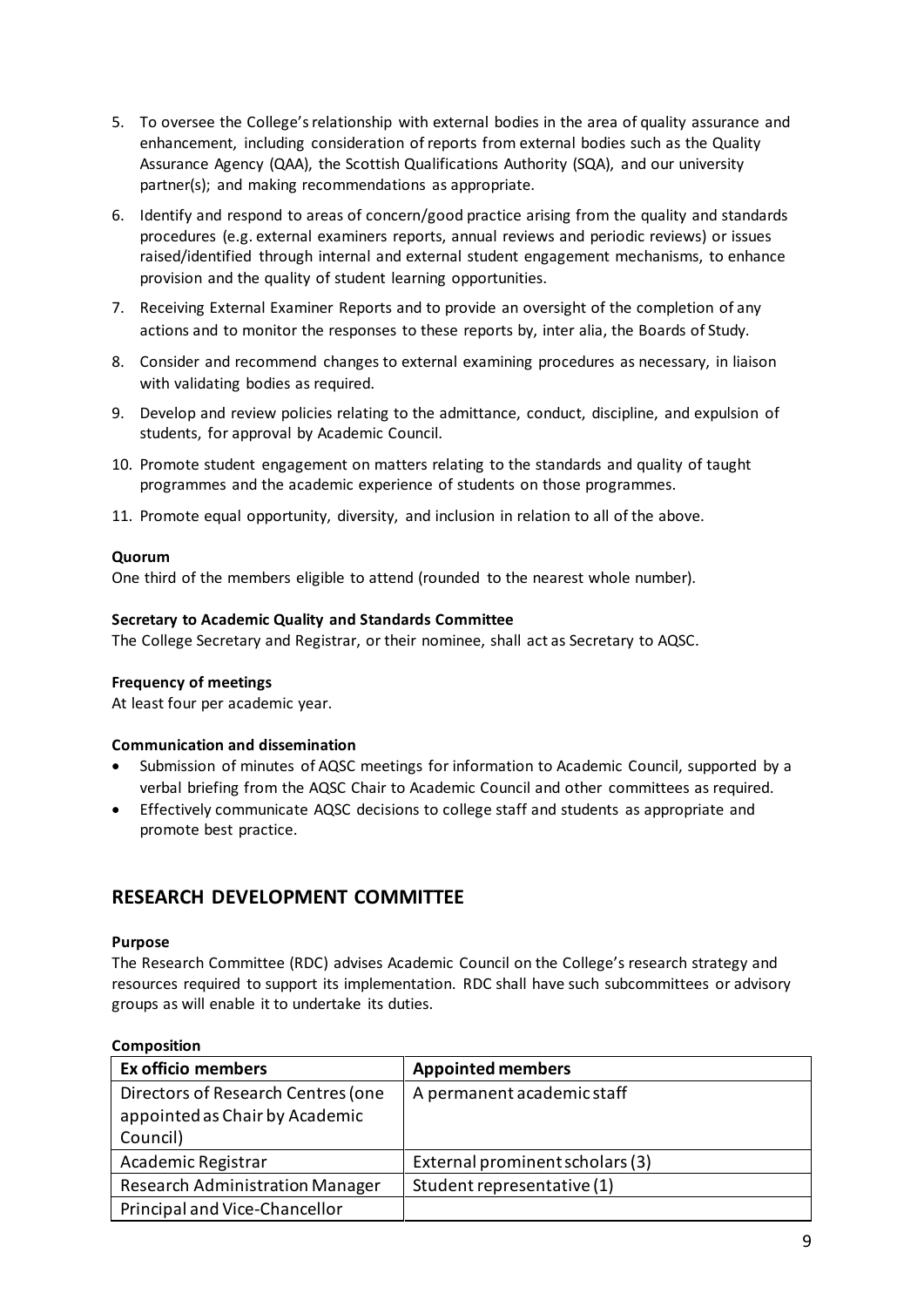#### **Terms of Reference**

- 1. Develop, implement, and monitor, on approval from Academic Council, the College's research strategy and related policies/procedures.
- 2. Oversee and monitor the performance of College Research Centres and recommend to the Academic Council the establishment and disestablishment of such Centres in line with the College's research strategy.
- 3. Advise Academic Council on the resources (e.g. Library) required to support the College's research strategy, including the suitability of the environment offered by the College for undertaking research and for learning about research methods, procedures and protocols.
- 4. Approve and maintain oversight of structures, policies, and procedures to ensure compliance with good practice in research ethics and relevant codes of practice for research.
- 5. Consider applications for and monitor the progress of research students, ensuring high quality supervision of postgraduate research programmes, their assessment and administration.
- 6. Consider and approve/reject applications to the College's research funds.
- 7. Advise on and monitor the effective publication, dissemination, and communication of research activity, internally and externally.
- 8. Consider, discuss, and recommend the Researcher of the Year to the Academic Council.
- 9. Promote equal opportunity, diversity, and inclusion in relation to all the above.

#### **Quorum**

One third of the members eligible to attend (rounded to the nearest whole number).

#### **Secretary to Research Committee**

The Academic Registrar, or their nominee, shall act as Secretary to RDC.

#### **Frequency of meetings**

At least twice per academic year.

#### **Communication and dissemination**

- Submission of minutes of RDC meetings for information to Academic Council, supported by a verbal briefing from the RDC Chair to Academic Council and other committees as required.
- Effectively communicate RDC decisions to college staff and students as appropriate and promote the College's research culture.

### **BOARDS OF STUDY**

There are two area Boards of Study covering College Programmes.

#### BOARD OF STUDY (A) - **PROGRAMME AREA: ARABIC LANGUAGE AND MIDDLE EASTERN CULTURE**

Programmes covered:

- Introductory Certificate, Certificate, Diploma & Advanced Diploma in Arabic Language
- Advanced Diploma in Islamic Studies
- Scotland Cultural Summer School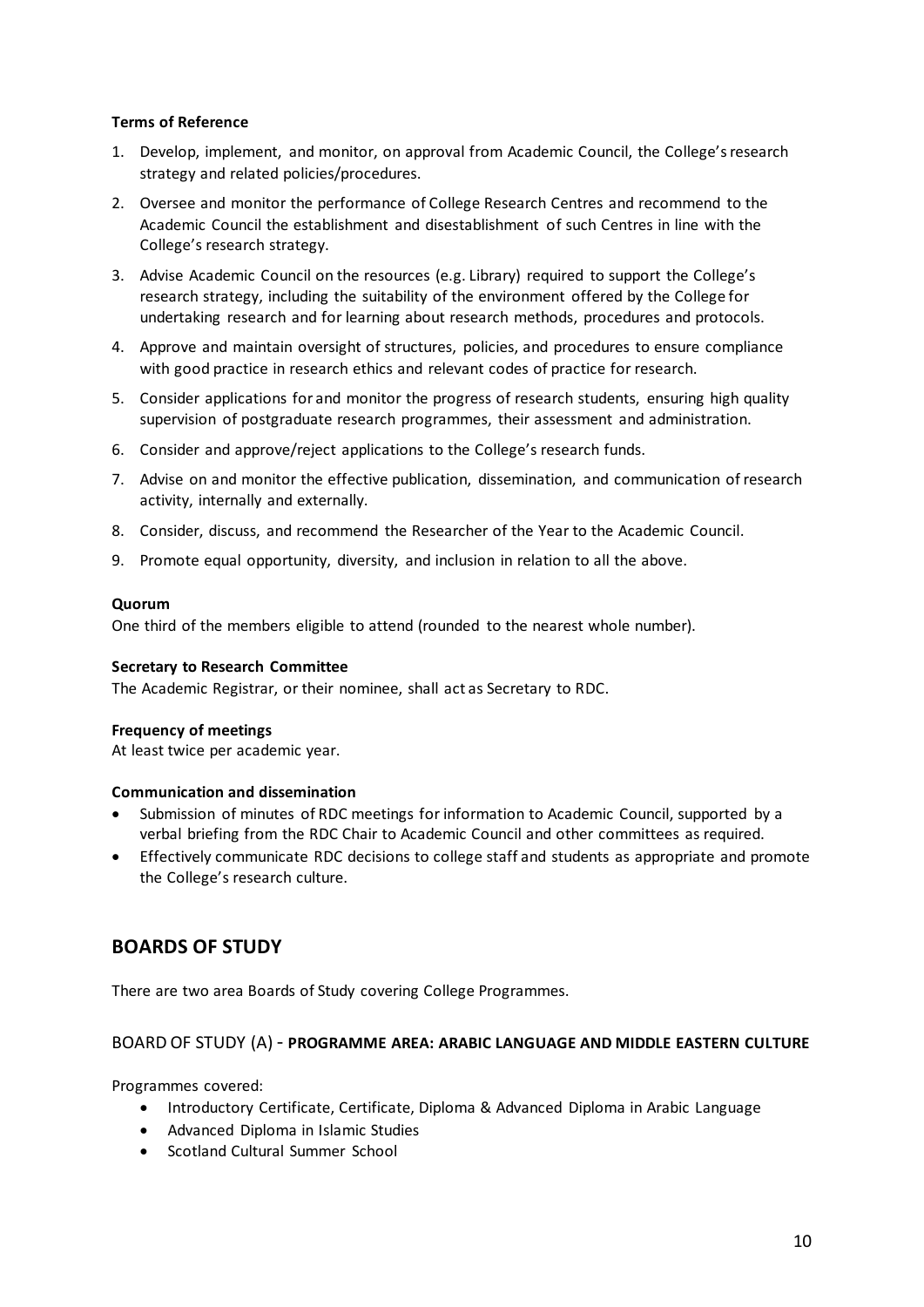#### BOARD OF STUDY (B) - **PROGRAMME AREA: FINANCE, BUSINESS AND MANAGEMENT**

Programmes covered:

- HNC/HND in Business
- HNC/Diploma in Management & Leadership
- Professional Diploma in Islamic Economics & Finance
- MSc Islamic Finance in collaboration with University of Dundee: Islamic Finance, Islamic Banking and Finance, Islamic Banking, Finance and International Business.
- Academic Training Programme in Multiculturalism and Leadership

#### **Purpose:**

- 1. The Board of Studies is responsible to the Academic Quality and Standards Committee for the design, development, regulation, quality and for overseeing the delivery of programmes and modules falling within the programme area.
- 2. The Board is responsible to the Teaching, Learning and Student Experience Committee for monitoring the overall performance of students registered to these programmes and ensuring their academic welfare.
- 3. The Board will make recommendations on the structure and content of these programmes, and any regulations or policy which govern them, and make decisions or recommendations regarding the admission, progression, continuation, and graduation of the students registered to these programmes.
- 4. The Board will consider within the academic year, two QAA UK Quality Code Themes, namely (a) Enabling Student Achievement; (b) Course Design and Development.

#### **Membership:**

- 1. Chair/Convenor: Nominee of the Chair of the Academic Council (maybe deputised by member from 3a below)
- 2. Secretary: Administrator appointed by the Head of College
- 3. Internal Academic Members: (a) Permanent staff teaching in the programme area; (b) Adjunct staff teaching in the current semester/year
- 4. Student Member: Student representatives elected for the programmes covered
- 5. External Academic Members: (a) College teaching staff not teaching in the programme area; (b) Any member of staff from a relevant academic institution or the regulatory bodies involved with the teaching activities.

**Quorum:** One from each category  $(1 - 4)$  above.

**Frequency:** The Boards should meet a minimum of 3 times per semester.

#### **Terms of Reference:**

- 1. Promote excellence in education by articulating the aims and outcomes of the programmes and agree a strategy and academic plan for the programmes.
- 2. Ensure that the modules contributing to the programme support the academic coherence of the programme and the quality of the graduate output.
- 3. Oversee and enhance the academic quality of programmes and the student learning experience.
- 4. Admit students to the programme in accordance with the College's regulations and policies.
- 5. Adjudicate on student applications for leave of absence from and transfer between programmes, in accordance with the College's regulations and policies.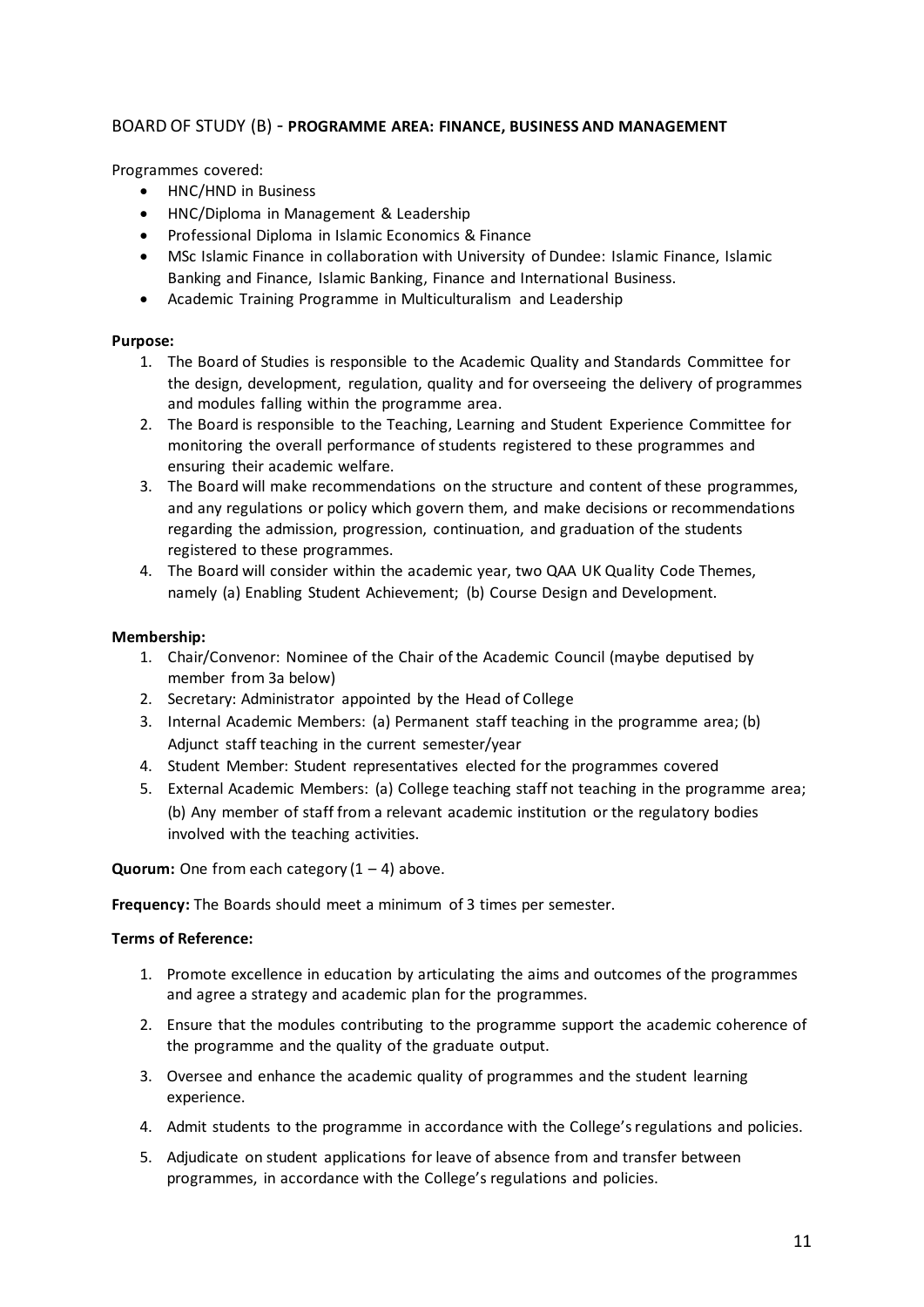- 6. Establish mechanisms to assure and enhance the quality of the programme and participate fully in the quality assurance/quality enhancement processes of the College.
- 7. Receiving reports from the SQA and our university partner(s) and other external quality assurance organisations such as the QAA. Working with AQSC and TeLSEC to address any recommendations.
- 8. Monitor student progress and make recommendations regarding continuation where a student's progress is deemed unacceptable.
- 9. Ensure appropriate student support.
- 10. Undertaking an annual review to consider the strategic direction of the programmes. The focus should be on the enhancement of the student experience and the quality of the programme. The board will have ownership of the Annual Programme Review report. The Board should review the following:
	- Feedback from Module tutors' reports.
	- Key issues which have arisen through the year as development points or problems.
	- The academic direction of the programme in the light of changes in the subject area or in staffing or research developments.
	- Graduate employability.
	- Learning resources.
- 11. To review and report to the Academic Council annually on the Board's structure, work and effectiveness.

#### **Notes:**

- The Chair has the right and duty to refer any matter directly to the Academic Council and/or the Head of College.
- Minutes of the board meetings will be required as well as the production of a relevant Action List for actions to be taken directly and/or for referrals to the Executive or the Academic Council's Committees.

**A standard Agenda** for the Boards of Study should include the following:

- a) Programme (as it stands)
- b) Admission
- c) Modules
- d) Learning (and Learners)
- e) Assessment
- f) Progression
- g) Overall Programme Factors
- h) Any other issues (e.g. Unforecastable disruptions, motivation factors etc.)

### **STUDENT-STAFF CONSULTATIVE GROUP**

#### **Purpose**

The Student-Staff Consultative Group (SSCG) provides opportunity for constant dialogue between staff and students which is constructive, open and focused on enhancing the student experience. SSCG acts as an advisory group and reports to the Teaching, Learning and Student Experience Committee of Academic Council. As the College grows, there will be one Student-Staff Consultative Group for each academic department.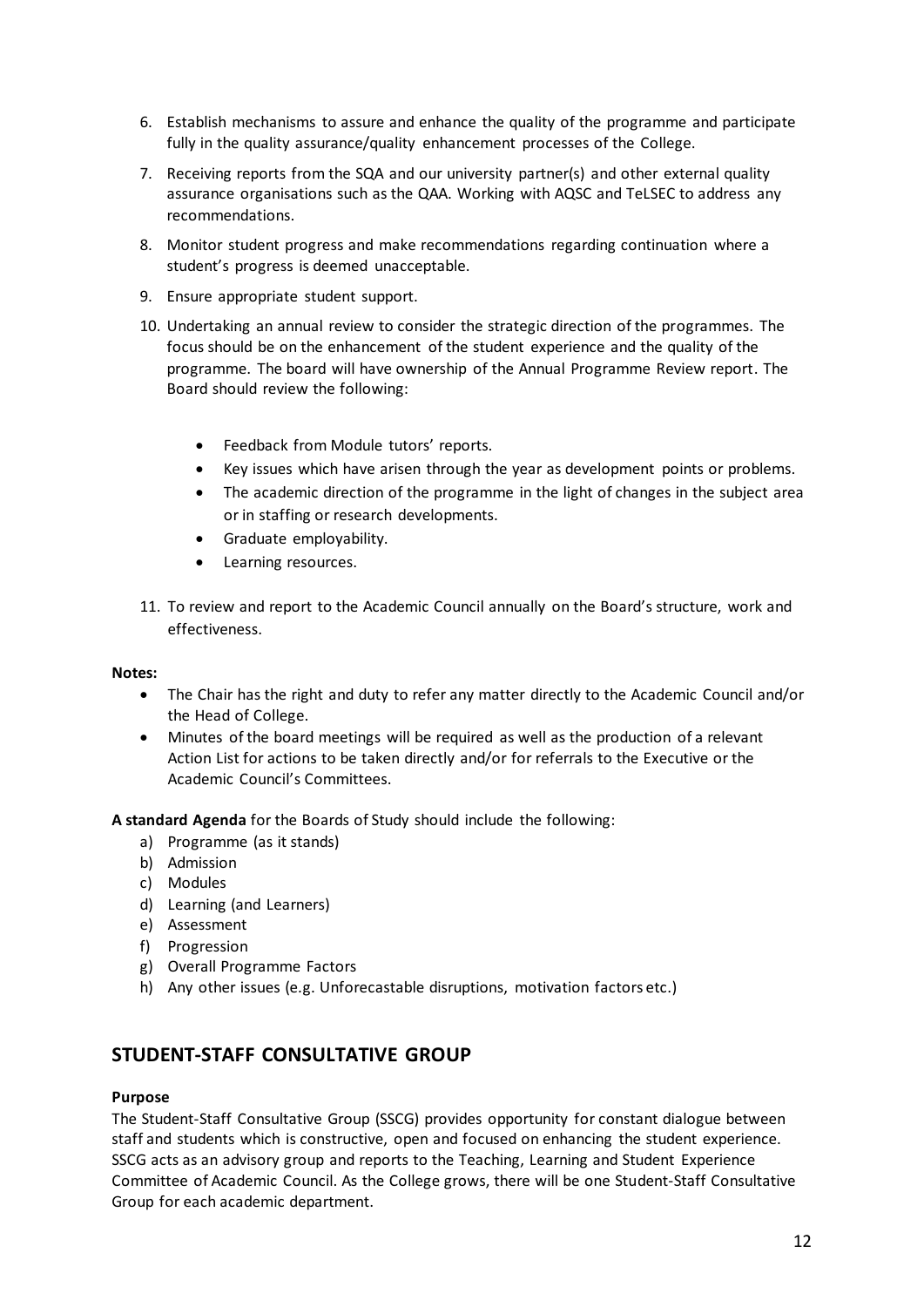| <b>Composition</b>                       |  |  |
|------------------------------------------|--|--|
| <b>Members</b>                           |  |  |
| President of the Student Society (Chair) |  |  |
| Director of Academic Programmes          |  |  |
| Programme Coordinators                   |  |  |
| Student representatives from each        |  |  |
| programme                                |  |  |

**Note:** An open invitation will be extended to all students to attend the meetings should they wish.

#### **Terms of Reference**

The Student-Staff Consultative Group will:

- 1. Provide opportunity for students to give their views on what is working well with regards their experience of teaching and learning to highlight and share good practice.
- 2. Provide an opportunity for students to discuss any concerns relating to their course in an informal setting.
- 3. Discuss proposed changes and enhancements to course content or delivery.
- 4. Ensure that students are informed, in a timely manner, of action taken in response to their raising of issues and good practice/innovation.
- 5. Consider all requests with the shared understanding that not all requests can necessarily be implemented but an explanation would be provided in such circumstances.
- 6. Work in partnership with students to enhance their learning experience.
- 7. Consider feedback on other such other matters of relevance to students' wellbeing.

In the event that there is no active Student Society, or no active President of the Student Society, the Head of Department will assume the role of Chair.

#### **Consultation**

The College will utilise the Student-Staff Consultative Group as one of the mechanisms for consulting with students on any major changes to the Colleges academic provision or student support services.

#### **Secretary to the Student-Staff Consultative Group**

A member of the Student Administration team will act as Secretary to the Group.

#### **Frequency of Meetings**

At least twice per semester. The Chair or students may call a special meeting of the Student-Staff Consultative Group at any time.

#### **Communication and Dissemination**

The Student-Staff Consultative Group shall report on its considerations at each meeting of TeLSEC. It shall also clearly and actively demonstrate to students how their feedback has been considered/addressed (e.g. 'you said, we did').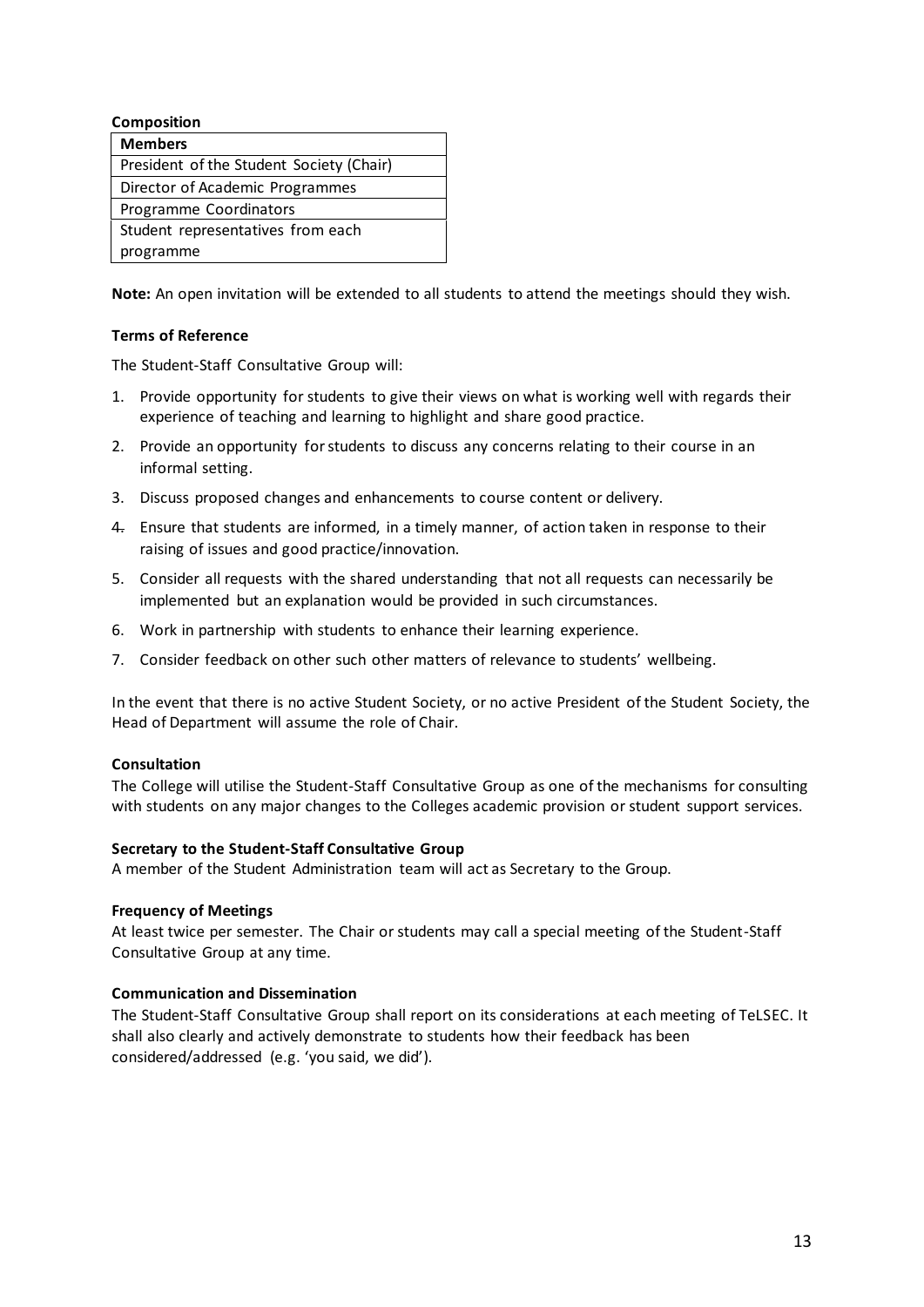## **BOARD OF EXAMINERS**

The Board of Examiners is a committee which reports to the Academic Council. The Board is guided by discussions and interactions with the Boards of Study and the Academic Quality and Standards Committee.

#### **Membership**

The Board of Examiners is made up of:

- The Principal, (Chair)
- Academic Registrar, currently also the SQA Coordinator
- Academic Staff who have acted as first Assessors and Internal Verifiers
- Programme and unit co-ordinators are expected to attend where the result of their programmes/units are being considered.

Under SQA-Al-Maktoum College agreement, no External Examiner is required. Therefore, no external examiner is included in the membership of the Board of Examiners. However, as part of SQA's quality assurance processes, a qualification verification visit usually take place annually to review candidate material and meet assessors and internal verifiers.

#### **Meetings**

The Board of Examiners meets each semester when all assessments are concluded, and students' grades are available for review. In cases of student's failure to pass any assessment component, and because of a re-submission or a resit taking place, a short meeting may also be held to ratify the results. The proceedings of the Board of Examiners will remain confidential. Those attending the Board of Examiners are obliged to declare any conflict of interest, personal involvement or relationship with students being assessed.

#### **Terms of Reference**

The main responsibility of the Board of Examiners is to ensure the proper conduct of assessments and examination activities at the College. Its main areas of concern are:

- 1. To approve and finalise on the recommendation of the BS and AQSC the outcomes and grades of assessments.
- 2. To approve and finalise on the recommendation of the BS and AQSC programme awards.
- 3. To identify and introduce on the recommendation of the BS and AQSC candidates for the award of any prizes.
- 4. On the recommendation of the BS and AQSC, the Board of Examiners may decide to provide external support for students to aid their progress. In such cases the decision of the Board of Examiners will be confidentially communicated to the relevant student.
- 5. Through consideration of adequate evidence, the Board may decide to prevent under-achieving students from continuing their programme of study. In such cases the decision of the Board of Examiners will be confidentially communicated to the relevant student and other parties to act.
- 6. The Board may recommend changes to the assessment processes, such as changes in the grading scale, etc. This should be referred for discussion through the College's academic governance structure leading to a recommendation to the Academic Council for approval.